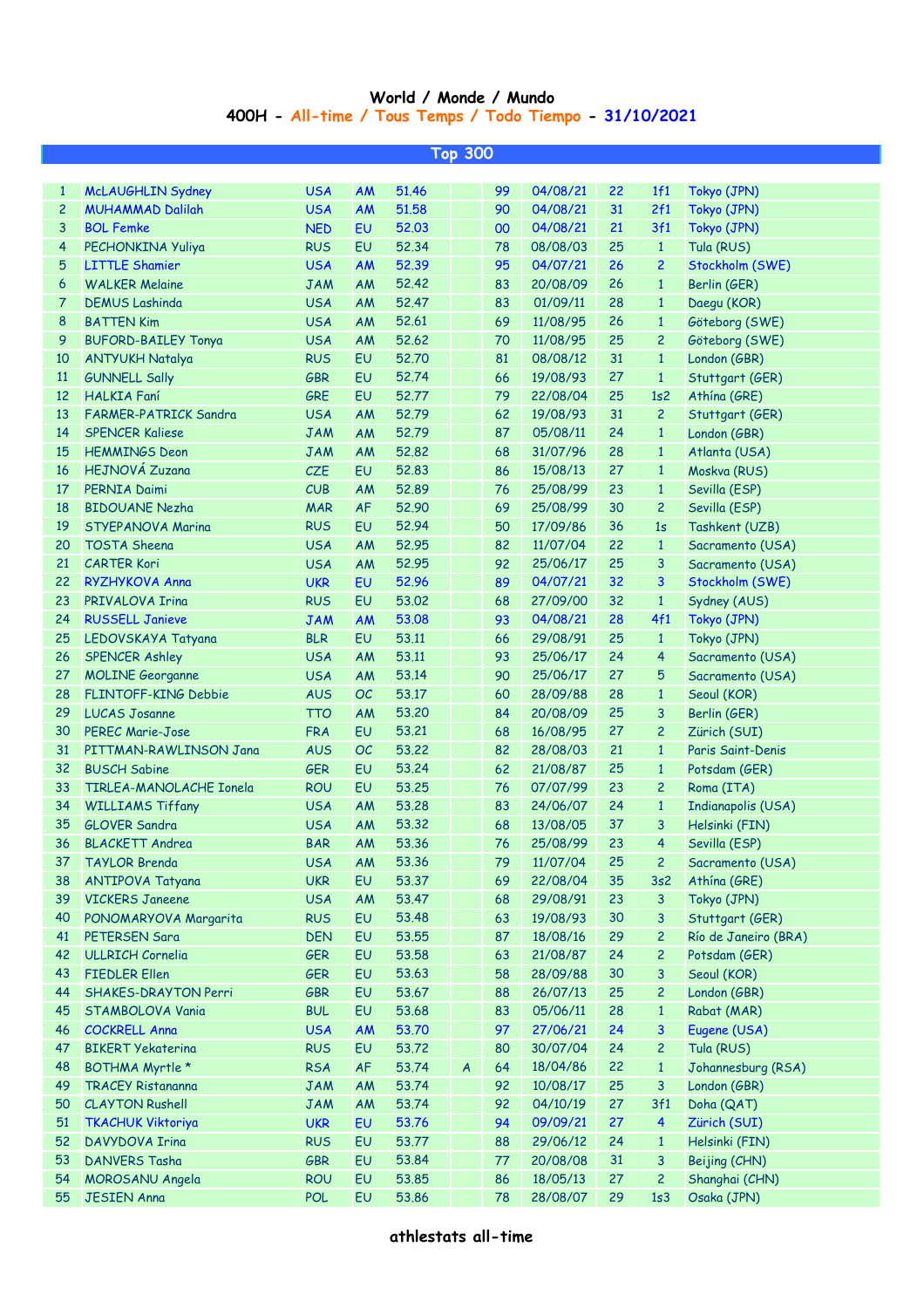| 56         | PARRIS Debbie-Ann          | <b>JAM</b> | AM        | 53.88 |                | 73 | 06/08/01    | 28 | 3s1             | Edmonton (CAN)               |
|------------|----------------------------|------------|-----------|-------|----------------|----|-------------|----|-----------------|------------------------------|
| 57         | ISAKOVA Yevgeniya          | <b>RUS</b> | EU        | 53.93 |                | 78 | 09/08/06    | 28 | $\mathbf{1}$    | Göteborg (SWE)               |
| 58         | <b>HAN Qing</b>            | CHN        | <b>AS</b> | 53.96 |                | 70 | 09/09/93    | 23 | $\mathbf{1}$    | Beijing (CHN)                |
| 59         | <b>SONG Yinglan</b>        | CHN        | <b>AS</b> | 53.96 |                | 75 | 22/11/01    | 26 | $\mathbf{1}$    | Guangzhou (CHN)              |
| 60         | RABCHENYUK Anastasiya      | <b>UKR</b> | <b>EU</b> | 53.96 |                | 83 | 20/08/08    | 25 | $\overline{4}$  | Beijing (CHN)                |
| 61         | <b>WILSON Nickiesha</b>    | <b>JAM</b> | AM        | 53.97 |                | 86 | 28/08/07    | 21 | 2s3             | Osaka (JPN)                  |
| 62         | <b>HUANG Xiaoxiao</b>      | CHN        | <b>AS</b> | 54.00 |                | 83 | 28/08/07    | 24 | 2s2             | Osaka (JPN)                  |
| 63         | <b>TATE Cassandra</b>      | <b>USA</b> | AM        | 54.01 |                | 90 | 28/06/15    | 25 | $\overline{c}$  | Eugene (USA)                 |
| 64         | <b>AMBRAZIENE Anna</b>     | LTU        | EU        | 54.02 |                | 55 | 11/06/83    | 28 | $\mathbf{1}$    | Moskva (RUS)                 |
| 65         | <b>SZEKERES Judit</b>      | <b>HUN</b> | EU        | 54.02 | $\overline{A}$ | 66 | 23/01/98    | 32 | $\mathbf{1}$    | Roodepoort (RSA)             |
| 66         | <b>MEISSNER Heike</b>      | <b>GER</b> | EU        | 54.03 |                | 70 | 31/07/96    | 26 | 5               | Atlanta (USA)                |
| 67         | <b>ABT</b> Gudrun          | <b>GER</b> | EU        | 54.04 |                | 62 | 28/09/88    | 26 | 6               | Seoul (KOR)                  |
| 68         | <b>FEBBRAIO Surita</b>     | <b>RSA</b> | AF        | 54.05 | $\overline{A}$ | 73 | 01/04/03    | 30 | $\mathbf{1}$    | Pretoria (RSA)               |
| 69         | <b>SPRUNGER Léa</b>        | SUI        | EU        | 54.06 |                | 90 | 04/10/19    | 29 | 4f1             | Doha (QAT)                   |
| 70         | <b>HARRISON Kendra</b>     | <b>USA</b> | AM        | 54.09 |                | 92 | 13/06/15    | 23 | $\overline{c}$  | Eugene (USA)                 |
| 71         | <b>DOYLE Eilidh</b>        | <b>GBR</b> | EU        | 54.09 |                | 87 | 15/07/16    | 29 | $\mathbf{1}$    | Monaco (MON)                 |
| 72         | <b>KNOROZ Anna</b>         | <b>RUS</b> | EU        | 54.11 |                | 70 | 18/07/94    | 24 | 3               | Nice (FRA)                   |
| 73         | ADEKOYA Oluwakemi          | <b>BRN</b> | <b>AS</b> | 54.12 |                | 93 | 04/07/15    | 22 | 3               | Paris Saint-Denis (FRA)      |
| 74         | <b>FESENKO Yekaterina</b>  | <b>RUS</b> | EU        | 54.14 |                | 58 | 10/08/83    | 25 | $\mathbf{1}$    | Helsinki (FIN)               |
| 75         | <b>SKOGLUND Ann-Louise</b> | <b>SWE</b> | EU        | 54.15 |                | 62 | 29/08/86    | 24 | 4               | Stuttgart (GER)              |
| 76         | <b>JOHNSON Michelle</b>    | <b>USA</b> | AM        | 54.15 |                | 74 | 11/08/99    | 25 | 5               | Zürich (SUI)                 |
| 77         | <b>McINTOSH Raasin</b>     | <b>USA</b> | AM        | 54.16 |                | 82 | 11/07/04    | 22 | 5               | Sacramento (USA)             |
| 78         | <b>WILLIAMS Tonya</b>      | <b>USA</b> | AM        | 54.17 |                | 74 | 03/07/96    | 22 | $\mathbf{3}$    | Lausanne (SUI)               |
| 79         | <b>BELLE Tia-Adana</b>     | <b>BAR</b> | AM        | 54.18 |                | 96 | 28/03/19    | 23 | 1f1             | Gainesville (USA)            |
| 80         | <b>WOODRUFF Gianna</b>     | PAN        | AM        | 54.20 |                | 93 | 21/08/21    | 28 | 3               | Eugene (USA)                 |
| 81         | <b>TOLBERT Ryan</b>        | <b>USA</b> | AM        | 54.21 |                | 76 | 14/06/97    | 21 | 3               | <b>Indianapolis (USA)</b>    |
|            | <b>SMITH Shauna</b>        |            |           |       |                |    |             | 22 | $\overline{c}$  |                              |
| 82         | <b>SPENCE Christine</b>    | <b>USA</b> | AM        | 54.21 |                | 83 | 25/06/05    | 27 | $\overline{c}$  | Carson (USA)                 |
| 83         |                            | <b>USA</b> | AM        | 54.21 |                | 81 | 08/05/08    |    |                 | Fort-de-France (FRA)         |
| 84         | <b>BROWN T'erea</b>        | <b>USA</b> | AM        | 54.21 |                | 89 | 06/08/12    | 23 | 3sf1            | London (GBR)                 |
| 85         | <b>HAILEY Cara Nnenya</b>  | <b>USA</b> | <b>AM</b> | 54.21 |                | 94 | 05/09/21    | 27 | $\overline{c}$  | Chorzów (POL)                |
| 86         | <b>RIEGER Silvia</b>       | <b>GER</b> | EU        | 54.22 | $\overline{A}$ | 70 | 11/09/98    | 28 | 5               | Johannesburg (RSA)           |
| 87         | <b>BROWN-KING Judi</b>     | <b>USA</b> | AM        | 54.23 |                | 61 | 12/08/87    | 26 | $\mathbf{1}$    | Indianapolis (USA)           |
| 88         | <b>KNIGHT Jessie</b>       | <b>GBR</b> | EU        | 54.23 |                | 94 | 21/08/21    | 27 | $\mathbf{1}$    | Bern (SUI)                   |
| 89         | <b>LOSCH Susanne</b>       | <b>GER</b> | EU        | 54.24 |                | 66 | 19/06/88    | 22 | $\mathbf{1}$    | Düsseldorf (GER)             |
| 90         | ROSOLOVÁ Denisa            | CZE        | EU        | 54.24 |                | 86 | 29/06/12    | 26 | $\overline{c}$  | Helsinki (FIN)               |
| 91         | <b>PROTTI Anita</b>        | SUI        | EU        | 54.25 |                | 64 | 29/08/91    | 27 | 6               | Tokyo (JPN)                  |
| 92         | <b>BLASZAK Genowefa</b>    | <b>POL</b> | EU        | 54,27 |                | 57 | 02/07/85    | 28 | $\mathbf{1}$    | Stockholm (SWE)              |
|            | 93 ROSSLEY Karin           | <b>GER</b> | EU        | 54.28 |                | 57 | 17/05/80 23 |    | $\vert 1 \vert$ | Jena (GER)                   |
| 94         | ZAPLETALOVÁ Emma           | <b>SVK</b> | EU        | 54.28 |                | 00 | 10/07/21    | 21 | 1f1             | Tallinn (EST)                |
| 95         | <b>WHYTE Rhonda</b>        | <b>JAM</b> | AM        | 54.29 |                | 90 | 23/06/17    | 27 | $\mathbf{1}$    | Kingston (JAM)               |
| 96         | <b>SMITH-WALSH Susan</b>   | IRL        | EU        | 54.31 |                | 71 | 12/08/98    | 27 | 7               | Zürich (SUI)                 |
| 97         | <b>LEACH Nicole</b>        | <b>USA</b> | AM        | 54.32 |                | 87 | 09/06/07    | 20 | $\mathbf{1}$    | Sacramento (USA)             |
| 98         | <b>WATSON Sage</b>         | CAN        | AM        | 54.32 |                | 94 | 02/10/19    | 25 | 2sf1            | Doha (QAT)                   |
| 99         | PAVLOVA Tatyana            | <b>UKR</b> | EU        | 54.34 |                | 58 | 02/08/85    | 27 | 1h1             | Leningrad (RUS)              |
| 100        | <b>KRUG Petra</b>          | <b>GER</b> | EU        | 54.35 |                | 63 | 14/07/89    | 26 | $\mathbf{1}$    | Bryansk (RUS)                |
| 101        | SHEFFIELD LaTanya          | <b>USA</b> | AM        | 54.36 |                | 63 | 26/09/88    | 25 | 3s1             | Seoul (KOR)                  |
|            | 102 IVANOVA Natalya        | <b>RUS</b> | EU        | 54.36 |                | 81 | 31/07/07    | 26 | 3               | Tula (RUS)                   |
| 103        | <b>ORDINA Vera</b>         | <b>RUS</b> | EU        | 54.37 |                | 68 | 03/08/92    | 24 | 2s1             | Barcelona (ESP)              |
| 104        | <b>ARNARDOTTIR Gudrun</b>  | <b>ISL</b> | EU        | 54.37 |                | 71 | 05/08/00    | 29 | $\overline{c}$  | London (GBR)                 |
| 105        | NEL Wenda                  | <b>RSA</b> | AF        | 54.37 |                | 88 | 20/05/15    | 27 | $\mathbf{1}$    | Beijing (CHN)                |
| 106        | KUROCHKINA Tatyana         | <b>BLR</b> | EU        | 54.39 |                | 67 | 28/09/88    | 21 | 7               | Seoul (KOR)                  |
| 107        | <b>EDEH Rosie</b>          | CAN        | AM        | 54.39 |                | 66 | 31/07/96    | 30 | 6               | Atlanta (USA)                |
| 108        | <b>WANG Xing</b>           | <b>CHN</b> | <b>AS</b> | 54.40 |                | 86 | 21/10/05    | 19 | $\overline{c}$  | Nanjing (CHN)                |
| 109        | ODUMOSU Muizat Ajoke       | <b>NGR</b> | AF        | 54.40 |                | 87 | 06/08/12    | 25 | 1sf3            | London (GBR)                 |
| 110        | NUGENT Leah                | <b>JAM</b> | AM        | 54.45 |                | 92 | 18/08/16    | 24 | 6               | Río de Janeiro (BRA)         |
| <b>111</b> | <b>STODDART Shevon</b>     | <b>JAM</b> | AM        | 54.47 |                | 82 | 11/06/05    | 23 | $\overline{c}$  | Sacramento (USA)             |
| 112        | <b>JAMES Markita</b>       | <b>USA</b> | AM        | 54.47 |                | 83 | 10/06/06    | 23 | $\mathbf{1}$    | Sacramento (USA)             |
| 113        | <b>COUCKUYT Paulien</b>    | <b>BEL</b> | <b>EU</b> | 54.47 |                | 97 | 02/08/21    | 24 | 3sf1            | Tokyo (JPN)                  |
| 114        | RUDAKOVA Vera              | <b>RUS</b> | EU        | 54.48 |                | 92 | 21/07/16    | 24 | $\mathbf{1}$    | Zhukovskiy (RUS)             |
| 115        | <b>TORSHINA Natalya</b>    | KAZ        | <b>AS</b> | 54.50 |                | 68 | 27/05/00    | 32 | $\mathbf{1}$    | V. Real de Sto António (POR) |
|            |                            |            |           |       |                |    |             |    |                 |                              |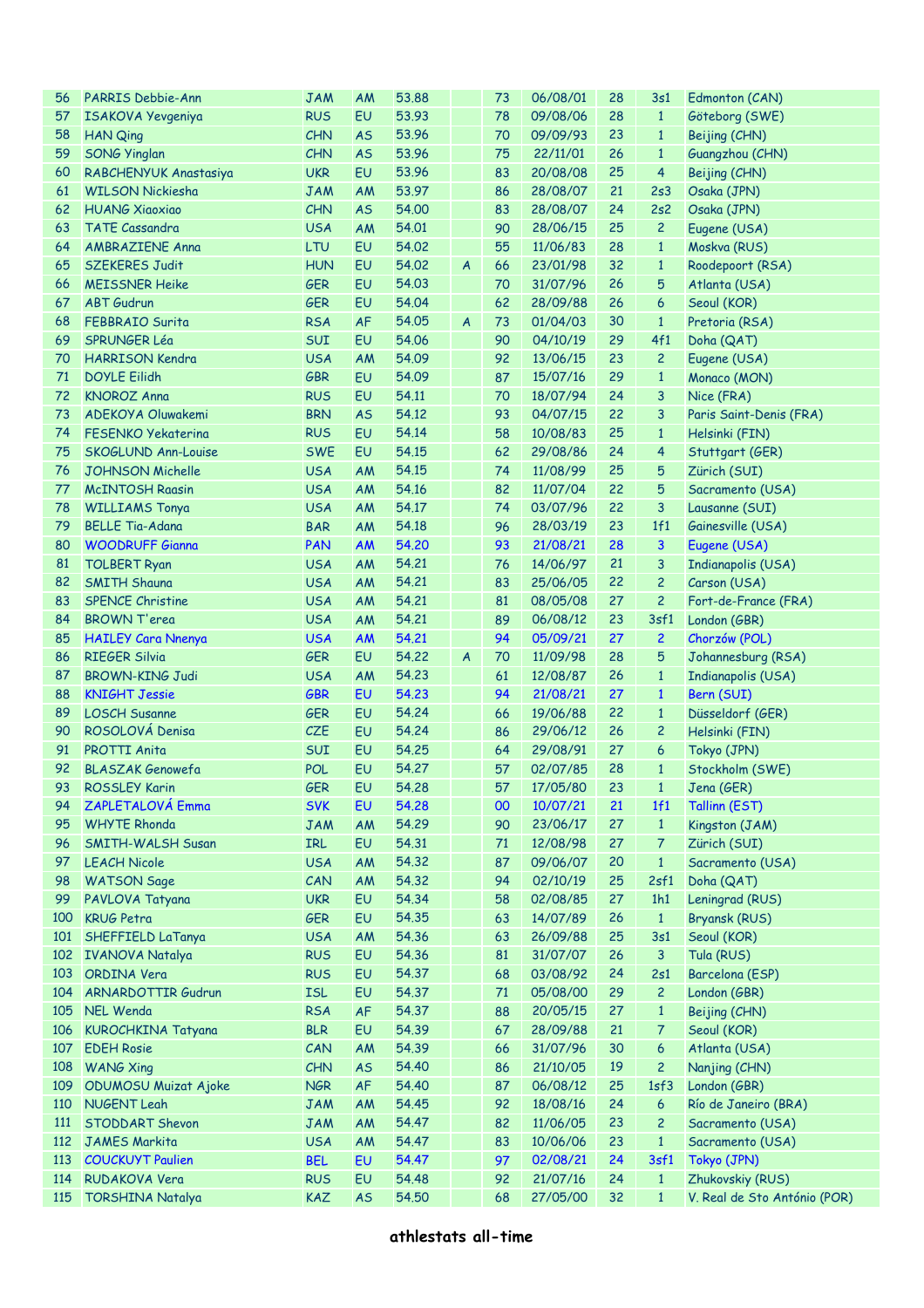| <b>116</b> | <b>LENG Xueyan</b>           | <b>CHN</b> | <b>AS</b> | 54.52 | 72 | 09/09/93 | 21 | 2              | Beijing (CHN)           |
|------------|------------------------------|------------|-----------|-------|----|----------|----|----------------|-------------------------|
| 117        | <b>BEESLEY Meghan</b>        | <b>GBR</b> | EU        | 54.52 | 89 | 23/08/15 | 26 | 3h3            | Beijing (CHN)           |
| 118        | PEDROSO Yadisleidis          | <b>ITA</b> | EU        | 54.54 | 87 | 18/05/13 | 26 | 3              | Shanghai (CHN)          |
| 119        | <b>BROSCHAT Bärbel</b>       | <b>GER</b> | EU        | 54.55 | 57 | 16/08/80 | 23 | $\mathbf{1}$   | Sittard (NED)           |
| 120        | <b>MATEI Cristina</b>        | <b>ROU</b> | EU        | 54.55 | 62 | 07/07/86 | 24 | $\overline{c}$ | Moskva (RUS)            |
| <u>121</u> | <b>HARRISON Queen</b>        | <b>USA</b> | AM        | 54.55 | 88 | 11/06/10 | 22 | $\mathbf{1}$   | Eugene (USA)            |
| 122        | <b>FILIPISHINA Yelena</b>    | <b>RUS</b> | EU        | 54.56 | 62 | 20/07/84 | 22 | $\overline{c}$ | Moskva (RUS)            |
| 123        | <b>TITIMETS Anna</b>         | <b>UKR</b> | EU        | 54.56 | 89 | 16/08/14 | 25 | $\overline{c}$ | Zürich (SUI)            |
|            | 124 FONTANIVE Petra          | SUI        | EU        | 54.56 | 88 | 10/06/17 | 29 | 1r1            | Genève (SUI)            |
| 125        | <b>HAYES Joanna</b>          | <b>USA</b> | AM        | 54.57 | 76 | 10/07/99 | 23 | $\overline{c}$ | Palma de Mallorca (ESP) |
| 126        | <b>URBANSKY Ulrike</b>       | <b>GER</b> | EU        | 54.57 | 77 | 25/07/00 | 23 | $\mathbf{1}$   | Barcelona (ESP)         |
| 127        | <b>EL MOUTAWAKIL Nawal</b>   | <b>MAR</b> | <b>AF</b> | 54.61 | 62 | 08/08/84 | 22 | $\mathbf{1}$   | Los Angeles (USA)       |
| 128        | <b>HELANDER Tuija</b>        | <b>FIN</b> | EU        | 54.62 | 61 | 03/09/87 | 26 | 5              | Roma (ITA)              |
| 129        | <b>GOOSSENS Ester</b>        | <b>NED</b> | EU        | 54.62 | 72 | 21/08/98 | 26 | 5              | <b>Budapest (HUN)</b>   |
| 130        |                              |            | EU        | 54.63 | 60 | 03/08/92 | 32 | 5s2            |                         |
|            | <b>RETCHAKAN-HENRY Gowry</b> | GBR        |           |       |    |          |    |                | Barcelona (ESP)         |
|            | 131 PFAFF Petra              | <b>GER</b> | EU        | 54.64 | 60 | 10/08/83 | 23 | 4              | Helsinki (FIN)          |
|            | 132 BAKHVALOVA Yekaterina    | <b>RUS</b> | EU        | 54.65 | 72 | 21/08/99 | 27 | 3h3            | Sevilla (ESP)           |
| 133        | <b>FRANKLIN Autumne</b>      | <b>USA</b> | AM        | 54.65 | 94 | 10/07/16 | 22 | 6              | Eugene (USA)            |
|            | 134 FOLORUNSO Ayomide        | <b>ITA</b> | EU        | 54.65 | 96 | 14/08/21 | 23 | $\mathbf{1}$   | La Chaux-de-Fonds (SUI) |
| 135        | <b>SEYMOUR Kiah</b>          | <b>USA</b> | AM        | 54.67 | 94 | 11/06/16 | 22 | 2              | Eugene (USA)            |
| 136        | <b>UIBEL Birgit</b>          | <b>GER</b> | EU        | 54.68 | 61 | 19/05/84 | 23 | $\mathbf{1}$   | Dresden (GER)           |
| 137        | <b>RYDEN Monica</b>          | <b>SWE</b> | EU        | 54.69 | 66 | 13/08/90 | 24 | $\mathbf{1}$   | Stockholm (SWE)         |
| 138        | <b>IUEL Amalie</b>           | <b>NOR</b> | EU        | 54.72 | 94 | 01/10/19 | 25 | 1h4            | Doha (QAT)              |
| 139        | <b>KRAFZIK Carolina</b>      | <b>GER</b> | EU        | 54.72 | 95 | 31/07/21 | 26 | 2h5            | Tokyo (JPN)             |
| 140        | <b>OTT Anastasia</b>         | <b>RUS</b> | EU        | 54.74 | 88 | 18/08/08 | 20 | 6s1            | Beijing (CHN)           |
| 141        | <b>DIOUF Mame Tacko</b>      | <b>SEN</b> | <b>AF</b> | 54.75 | 76 | 16/06/99 | 23 | 3              | Athína (GRE)            |
|            | 142 PSKIT Malgorzata         | <b>POL</b> | EU        | 54.75 | 76 | 21/08/04 | 28 | 1h5            | Athina (GRE)            |
| 143        | <b>SIALOU Androula</b>       | <b>CYP</b> | EU        | 54.76 | 73 | 04/07/04 | 31 | 5              | Iráklio (GRE)           |
| 144        | <b>TURNER Jessica</b>        | <b>GBR</b> | EU        | 54.77 | 95 | 29/05/21 | 26 | 1f1            | Oordegem (BEL)          |
| 145        | <b>SEREDA Marina</b>         | <b>UKR</b> | EU        | 54.78 | 64 | 18/09/86 | 22 | $\overline{c}$ | Tashkent (UZB)          |
| 146        | <b>DAVIS Trevaia</b>         | <b>USA</b> | AM        | 54.78 | 68 | 09/05/98 | 30 | $\mathbf{1}$   | Tucson (USA)            |
| 147        | AZAROVA Tatyana              | <b>KAZ</b> | <b>AS</b> | 54.78 | 85 | 11/05/07 | 22 | $\mathbf{1}$   | Almaty (KAZ)            |
| 148        | <b>CHURAKOVA Elena</b>       | <b>RUS</b> | EU        | 54.78 | 86 | 29/06/12 | 26 | 5              | Helsinki (FIN)          |
| 149        | CECCARELLI Benedetta         | <b>ITA</b> | EU        | 54.79 | 80 | 28/08/05 | 25 | 3              | Rieti (ITA)             |
| 150        | STOROZHEVA Tatyana           | <b>RUS</b> | EU        | 54.80 | 54 | 12/06/80 | 26 | $\mathbf{1}$   | Moskva (RUS)            |
| 151        | <b>MARX Claudia</b>          | <b>GER</b> | EU        | 54.80 | 78 | 08/08/06 | 28 | 2s1            | Göteborg (SWE)          |
|            | 152 WILLIAMS Schowonda       | <b>USA</b> | AM        | 54.82 | 66 | 01/09/87 | 21 | 4s1            | Roma (ITA)              |
|            | 153 NAZAROVA Olga            | <b>RUS</b> | EU        | 54.82 | 62 | 06/07/94 | 32 |                | 4 Lausanne (SUI)        |
| 154        | <b>BROWN Tonya</b>           | <b>USA</b> | AM        | 54.86 | 60 | 07/09/85 | 25 | 3              | Roma (ITA)              |
| 155        | <b>OBEDINA Irina</b>         | <b>RUS</b> | EU        | 54.86 | 85 | 18/07/08 | 23 | $\overline{c}$ | Kazan (RUS)             |
| 156        | <b>BUCHANAN Rebecca</b>      | <b>USA</b> | AM        | 54.87 | 70 | 15/06/96 | 26 | 2s2            | Atlanta (USA)           |
| 157        | <b>WELLS Lauren</b>          | <b>AUS</b> | OC        | 54.87 | 88 | 07/04/19 | 31 | $\mathbf{1}$   | Sydney (AUS)            |
| 158        | <b>DARDEN Dominique</b>      | <b>USA</b> | AM        | 54.88 | 83 | 28/07/06 | 23 | $\mathbf{1}$   | London (GBR)            |
| 159        | ZELENTSOVA Tatyana           | <b>RUS</b> | EU        | 54.89 | 48 | 02/09/78 | 30 | $\mathbf{1}$   | Praha (CZE)             |
| 160        | <b>MO Jiadie</b>             | <b>CHN</b> | <b>AS</b> | 54.89 | 00 | 23/09/21 | 21 | $\mathbf{1}$   | Xi'an (CHN)             |
|            |                              |            |           |       |    | 24/05/86 |    |                | Knoxville (USA)         |
| 161        | <b>BARKSDALE Sharieffa</b>   | <b>USA</b> | AM        | 54.90 | 61 | 30/06/19 | 25 | $\mathbf{1}$   |                         |
| 162        | <b>TRACEY Nikita</b>         | <b>JAM</b> | AM        | 54.90 | 90 |          | 29 | 1f1            | La Chaux-de-Fonds (SUI) |
| 163        | <b>REGA Chantal</b>          | <b>FRA</b> | EU        | 54.93 | 55 | 10/09/82 | 27 | 3              | Athína (GRE)            |
| 164        | GONCHAROVA Yelena            | <b>RUS</b> | EU        | 54.93 | 63 | 18/05/86 | 23 | $\mathbf{1}$   | Sochi (RUS)             |
| 165        | LI Rui                       | CHN        | <b>AS</b> | 54.93 | 79 | 22/10/97 | 18 | $\mathbf{1}$   | Shanghai (CHN)          |
| 166        | <b>SCOTT Catherine</b>       | <b>JAM</b> | AM        | 54.93 | 73 | 21/07/00 | 27 | $\overline{c}$ | Kingston (JAM)          |
| 167        | <b>ALLEN Patrina</b>         | <b>JAM</b> | AM        | 54.93 | 75 | 11/07/04 | 29 | 7              | Sacramento (USA)        |
| 168        | <b>JABIR AHMED Mona</b>      | <b>SUD</b> | AF        | 54.93 | 87 | 22/07/07 | 20 | $\mathbf{1}$   | Alger (ALG)             |
| 169        | LINKIEWICZ Joanna            | <b>POL</b> | EU        | 54.93 | 90 | 31/07/21 | 31 | 4h5            | Tokyo (JPN)             |
| 170        | <b>CARUTASU Nicoleta</b>     | <b>ROU</b> | EU        | 54.94 | 64 | 26/06/93 | 29 | 3              | Roma (ITA)              |
| 171        | <b>DOWIE Danielle</b>        | <b>JAM</b> | AM        | 54.94 | 92 | 21/06/13 | 21 | 2              | Kingston (JAM)          |
| 172        | <b>CHASE Chanice</b>         | CAN        | AM        | 54.94 | 93 | 11/06/16 | 23 | 5              | Eugene (USA)            |
| 173        | <b>MERCKEN Ann</b>           | <b>BEL</b> | EU        | 54.95 | 74 | 29/07/96 | 22 | 6s1            | Atlanta (USA)           |
| 174        | <b>STEPTER Jaide</b>         | <b>USA</b> | AM        | 54.95 | 94 | 10/07/16 | 22 | 7              | Eugene (USA)            |
| 175        | <b>SALMON Shiann</b>         | <b>JAM</b> | AM        | 54.97 | 99 | 31/05/21 | 22 | 3f2            | Jacksonville (USA)      |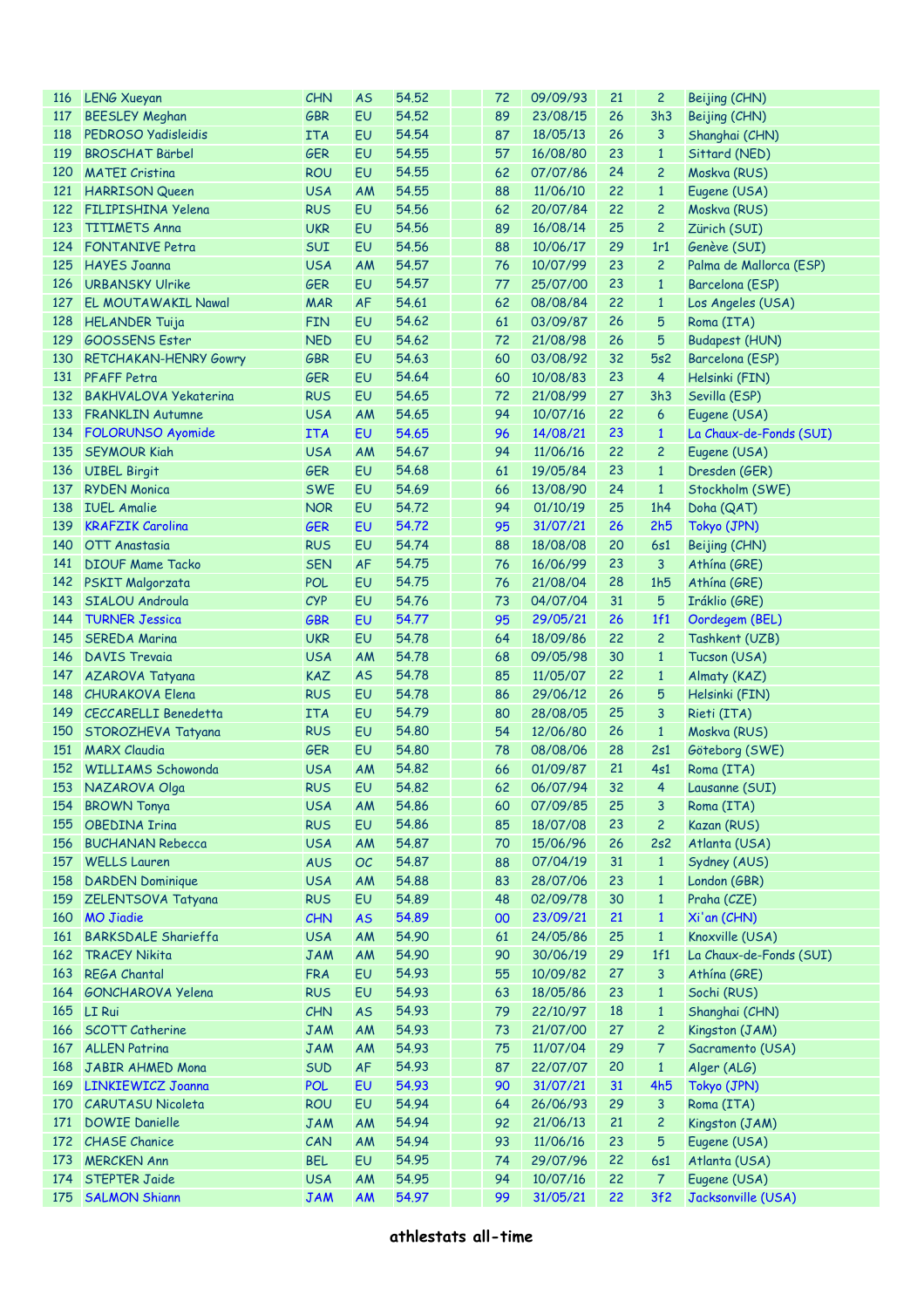| 176 | <b>WILLIAMS Rebecca</b>      | <b>USA</b> | AM        | 54.98 |                | 75 | 31/05/96 | 21 | 4               | Eugene (USA)            |
|-----|------------------------------|------------|-----------|-------|----------------|----|----------|----|-----------------|-------------------------|
| 177 | <b>THOMPSON Turquoise</b>    | <b>USA</b> | AM        | 54.99 |                | 91 | 07/06/13 | 22 | 3               | Eugene (USA)            |
| 178 | <b>HECHAVARRÍA Zurian</b>    | CUB        | AM        | 54.99 |                | 95 | 31/07/21 | 26 | <b>5h5</b>      | Tokyo (JPN)             |
| 179 | SÖDERSTRÖM Petra             | <b>FIN</b> | EU        | 55.01 |                | 74 | 05/09/99 | 25 | $\mathbf{1}$    | Göteborg (SWE)          |
| 180 | <b>NATHANIEL Glory Onome</b> | <b>NGR</b> | <b>AF</b> | 55,01 |                | 96 | 10/04/18 | 22 | 3h2             | Gold Coast (AUS)        |
| 181 | NAVICKAITE Margarita         | LTU        | EU        | 55.02 |                | 61 | 22/06/84 | 23 | 6               | Kyiv (UKR)              |
| 182 | PENG Qun                     | <b>CHN</b> | <b>AS</b> | 55.02 |                | 76 | 22/10/97 | 21 | $\overline{c}$  | Shanghai (CHN)          |
| 183 | <b>HARRISON Yvonne</b>       | <b>PUR</b> | AM        | 55.03 |                | 75 | 29/06/03 | 28 | $\overline{c}$  | Poznań (POL)            |
| 184 | JOYNER-KERSEE Jackie         | <b>USA</b> | AM        | 55.05 |                | 62 | 30/08/85 | 23 | 4               | <b>Bruxelles (BEL)</b>  |
| 185 | van der WALT Zenéy           | <b>RSA</b> | <b>AF</b> | 55.05 | $\overline{A}$ | 00 | 17/03/18 | 18 | 2               | Pretoria (RSA)          |
| 186 | <b>KARADERE Nagihan</b>      | <b>TUR</b> | <b>AS</b> | 55.09 |                | 84 | 31/07/11 | 27 | $\mathbf{1}$    | Ankara (TUR)            |
| 187 | <b>CARLI Sarah</b>           | <b>AUS</b> | OC        | 55.09 |                | 94 | 19/12/20 | 26 | $\mathbf{1}$    |                         |
|     |                              |            |           |       |                |    |          |    |                 | Sydney (AUS)            |
| 188 | <b>DUPREY Donalda</b>        | CAN        | AM        | 55.10 |                | 67 | 12/07/94 | 27 | $\mathbf{1}$    | Evry-Bondoufle (FRA)    |
| 189 | NIEDERSTÄTTER Monika         | <b>ITA</b> | EU        | 55.10 |                | 74 | 21/08/99 | 25 | 5h3             | Sevilla (ESP)           |
| 190 | <b>HAUGHTON Karlene</b>      | <b>JAM</b> | AM        | 55.11 |                | 72 | 13/08/97 | 25 | 3r <sub>2</sub> | Zürich (SUI)            |
| 191 | RODRÍGUEZ Zudikey            | <b>MEX</b> | AM        | 55.11 |                | 87 | 31/07/18 | 31 | $\overline{c}$  | Barranquilla (COL)      |
|     | 192 CHEN Yuying              | <b>CHN</b> | <b>AS</b> | 55.12 |                | 63 | 24/06/90 | 27 | $\mathbf{1}$    | Beijing (CHN)           |
| 193 | <b>BECKFORD Allison</b>      | <b>JAM</b> | AM        | 55,12 |                | 79 | 06/07/03 | 24 | $\mathbf{1}$    | St. George's (GRN)      |
| 194 | KORSHUNOVA Anastasiya        | <b>RUS</b> | EU        | 55.12 |                | 92 | 16/06/13 | 21 | 1r2             | Yerino (RUS)            |
| 195 | <b>JAMAL Aminat</b>          | <b>BRN</b> | <b>AS</b> | 55.12 |                | 97 | 24/10/19 | 22 | $\mathbf{1}$    | Wuhan (CHN)             |
| 196 | <b>HOLLMANN Silvia</b>       | <b>GER</b> | EU        | 55.14 |                | 55 | 02/09/78 | 23 | $\overline{c}$  | Praha (CZE)             |
| 197 | <b>SHIYAN Marina</b>         | <b>RUS</b> | EU        | 55.14 |                | 80 | 20/08/05 | 25 | $\mathbf{1}$    | Izmir (TUR)             |
| 198 | <b>KLOSTER Line</b>          | <b>NOR</b> | EU        | 55.14 |                | 90 | 14/08/21 | 28 | 3               | La Chaux-de-Fonds (SUI) |
| 199 | <b>McKNIGHT Sparkle</b>      | <b>TTO</b> | AM        | 55.15 |                | 91 | 10/04/18 | 27 | 2h1             | Gold Coast (AUS)        |
| 200 | da SILVA Chayenne            | <b>BRA</b> | AM        | 55.15 |                | 00 | 25/06/21 | 21 | 1f1             | São Paulo (BRA)         |
|     | 201 USIFO Maria              | <b>NGR</b> | <b>AF</b> | 55.16 |                | 64 | 06/06/86 | 22 | $\mathbf{1}$    | Indianapolis (USA)      |
|     | 202 GULUMYAN Oksana          | <b>RUS</b> | EU        | 55.16 |                | 82 | 11/07/05 | 23 | 3               | Tula (RUS)              |
| 203 | <b>MARCHIANDO Eleonora</b>   | <b>ITA</b> | EU        | 55.16 |                | 97 | 27/06/21 | 24 | $\mathbf{1}$    | Rovereto (ITA)          |
|     | 204 WALLACE Latosha          | <b>USA</b> | AM        | 55.18 |                | 85 | 06/05/12 | 27 | $\mathbf{1}$    | Belém (BRA)             |
| 205 | <b>WAGNER Marianne</b>       | <b>GER</b> | EU        | 55.19 |                | 61 | 21/05/83 | 22 | 1r1             | Fürth (GER)             |
| 206 | <b>MAXIE</b> Leslie          | <b>USA</b> | AM        | 55.20 |                | 67 | 09/06/84 | 17 | $\overline{c}$  | San José (USA)          |
| 207 | TRIFONOVA Anastasiya         | <b>RUS</b> | EU        | 55.20 |                | 84 | 15/07/06 | 22 | 2h2             | Tula (RUS)              |
| 208 | OUEDRAOGO Elodie             | <b>BEL</b> | EU        | 55.20 |                | 81 | 06/08/12 | 31 | 4sf1            | London (GBR)            |
| 209 | <b>CLAES Hanne</b>           | <b>BEL</b> | EU        | 55.20 |                | 91 | 08/07/18 | 27 | $\mathbf{1}$    | <b>Bruxelles (BEL)</b>  |
|     |                              |            |           |       |                |    | 10/07/21 |    |                 |                         |
| 210 | <b>GALLEGO Sara</b>          | <b>ESP</b> | EU        | 55.20 |                | 00 |          | 21 | 2f1             | Tallinn (EST)           |
| 211 | <b>ZHANG Weimin</b>          | <b>CHN</b> | <b>AS</b> | 55.21 |                | 70 | 20/05/92 | 22 | $\mathbf{1}$    | Nanjing (CHN)           |
|     | 212 ANDERSON Shae            | <b>USA</b> | AM        | 55,21 |                | 99 | 16/05/21 | 22 | $\overline{c}$  | Los Angeles (USA)       |
|     | 213 MADDOX Keri              | GBR        | EU        | 55.22 |                | 72 | 12/08/00 | 28 | $1 -$           | Birmingham (GBR)        |
| 214 | <b>KIRILOVA Tsvetelina</b>   | <b>BUL</b> | EU        | 55.22 |                | 77 | 17/08/08 | 31 | 3h3             | Beijing (CHN)           |
| 215 | <b>CHANEY Jasmine</b>        | <b>USA</b> | AM        | 55.22 |                | 88 | 25/06/11 | 23 | 3               | Eugene (USA)            |
| 216 | <b>BARBOSA Vera</b>          | <b>POR</b> | EU        | 55.22 |                | 89 | 05/08/12 | 23 | 3h3             | London (GBR)            |
| 217 | <b>PEREZ Cristina</b>        | <b>ESP</b> | EU        | 55.23 |                | 65 | 26/09/88 | 23 | 5s2             | Seoul (KOR)             |
| 218 | <b>KAMPF Stephanie</b>       | <b>GER</b> | EU        | 55.23 |                | 78 | 29/05/04 | 26 | $\mathbf{1}$    | Zeulenroda (GER)        |
| 219 | <b>JOLIVET Rosa</b>          | <b>USA</b> | AM        | 55.24 |                | 74 | 05/06/98 | 24 | $\mathbf{1}$    | Amherst (USA)           |
| 220 | <b>DUDGEON Sinead</b>        | GBR        | EU        | 55.24 |                | 76 | 24/07/99 | 23 | $\mathbf{1}$    | Birmingham (GBR)        |
| 221 | <b>KASSAMBARA Aurore</b>     | <b>FRA</b> | EU        | 55.24 |                | 79 | 29/07/08 | 29 | 6               | Monaco (MON)            |
| 222 | McCONNELL Lee                | <b>GBR</b> | EU        | 55.25 |                | 78 | 23/03/06 | 28 | 3               | Melbourne (AUS)         |
| 223 | <b>GIGER Yasmin</b>          | <b>SUI</b> | EU        | 55.25 |                | 99 | 10/07/21 | 22 | 3f1             | Tallinn (EST)           |
| 224 | MITRUKOVA Yelena             | <b>RUS</b> | EU        | 55.26 |                | 64 | 18/07/87 | 23 | 1r <sub>2</sub> | Bryansk (RUS)           |
| 225 | <b>OLIVERO</b> Cora          | <b>ESP</b> | EU        | 55.27 |                | 78 | 29/06/05 | 27 | 1h1             | Almería (ESP)           |
| 226 | LAMBARKI Hayat               | <b>MAR</b> | <b>AF</b> | 55.27 |                | 88 | 27/06/13 | 25 | $\mathbf{1}$    | Mersin (TUR)            |
| 227 | <b>NIELSEN Lina</b>          | <b>GBR</b> | EU        | 55.27 |                | 96 | 29/04/21 | 25 | 1f1             | Jacksonville (USA)      |
| 228 | <b>IGNATYUK Natalya</b>      | <b>BLR</b> | EU        | 55.28 |                | 63 | 12/07/91 | 28 | 2               | Kyiv (UKR)              |
| 229 | SCHOTT Maren                 | <b>GER</b> | EU        | 55.28 |                | 76 | 30/08/03 | 27 | $\mathbf{1}$    | Daegu (KOR)             |
| 230 | <b>FRANKLIN Alexis</b>       | <b>USA</b> | AM        | 55.28 |                | 93 | 27/05/16 | 23 | 2r2             | Jacksonville (USA)      |
| 231 |                              |            |           | 55.29 |                | 62 | 12/07/90 | 28 | 3               | Lausanne (SUI)          |
| 232 | <b>FREEMAN Kathy</b>         | <b>USA</b> | AM        |       |                |    |          | 27 |                 |                         |
|     | <b>TROMP Gretha</b>          | <b>NED</b> | EU        | 55.30 |                | 64 | 24/07/91 |    | $\mathbf{1}$    | Sheffield (GBR)         |
| 233 | QUACH Thi Lan                | <b>VIE</b> | <b>AS</b> | 55.30 |                | 95 | 27/08/18 | 23 | $\overline{c}$  | Jakarta (INA)           |
| 234 | <b>SANDERS Nicola</b>        | <b>GBR</b> | EU        | 55.32 |                | 82 | 23/03/06 | 24 | $\overline{4}$  | Melbourne (AUS)         |
|     | 235 GONZALEZ Melissa         | COL        | AM        | 55.32 |                | 94 | 31/07/21 | 27 | 2h1             | Tokyo (JPN)             |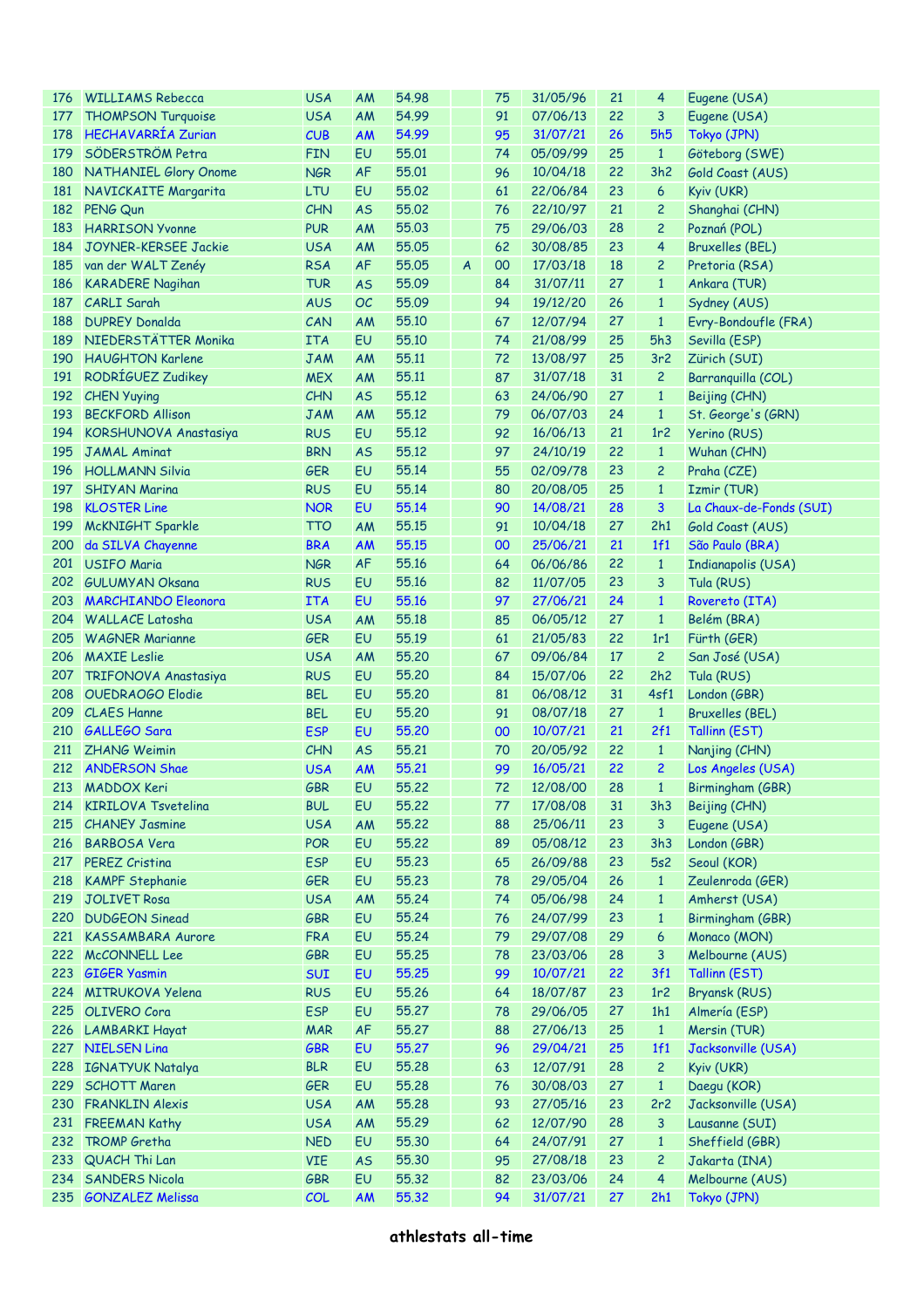| 236 | SCOTT Angela                             | <b>USA</b>        | AM              | 55.33          |                | 61       | 21/06/84             | 23       | 2                    | Los Angeles (USA)                   |
|-----|------------------------------------------|-------------------|-----------------|----------------|----------------|----------|----------------------|----------|----------------------|-------------------------------------|
| 237 | <b>KUBOKURA Satomi</b>                   | <b>JPN</b>        | <b>AS</b>       | 55.34          |                | 82       | 26/06/11             | 29       | 1r <sub>2</sub>      | Osaka (JPN)                         |
| 238 | <b>BARNES Miriam</b>                     | <b>USA</b>        | AM              | 55.35          |                | 83       | 28/06/08             | 25       | 2s1                  | Eugene (USA)                        |
| 239 | SVENSSON Frida                           | <b>SWE</b>        | EU              | 55.36          |                | 70       | 27/08/91             | 21       | 6s1                  | Tokyo (JPN)                         |
|     | 240 POETSCHKA Lauren                     | <b>AUS</b>        | OC              | 55.37          |                | 74       | 02/03/00             | 26       | $\mathbf{1}$         | Melbourne (AUS)                     |
|     | 241 WILSON Linetta                       | <b>USA</b>        | AM              | 55.38          | $\overline{A}$ | 67       | 02/06/89             | 22       | $\overline{c}$       | Provo (USA)                         |
|     | 242 HUNTER Sophia                        | <b>USA</b>        | AM              | 55.40          |                | 64       | 27/06/87             | 23       | 5                    | San José (USA)                      |
| 243 | <b>BELLILLE Janeil</b>                   | <b>TTO</b>        | AM              | 55.41          |                | 89       | 30/05/14             | 25       | 1r3                  | Fayetteville (USA)                  |
|     | 244 USHA Pillavulakandi T.               | <b>IND</b>        | <b>AS</b>       | 55.42          |                | 64       | 08/08/84             | 20       | 4                    | Los Angeles (USA)                   |
| 245 | <b>TROJER Irmgard</b>                    | <b>ITA</b>        | EU              | 55.42          |                | 64       | 10/07/91             | 27       | $\overline{c}$       | Athina (GRE)                        |
| 246 | <b>LEHIKOINEN Viivi</b>                  | <b>FIN</b>        | EU              | 55.42          |                | 99       | 10/07/21             | 22       | 4f1                  | Tallinn (EST)                       |
|     | 247 LENSKAYA Irina                       | <b>UKR</b>        | EU              | 55.43          |                | 71       | 09/06/96             | 25       | $\overline{c}$       | Kyiv (UKR)                          |
| 248 | LI Shuju                                 | CHN               | <b>AS</b>       | 55.43          |                | 81       | 21/10/97             | 16       | 1h2                  | Shanghai (CHN)                      |
| 249 | <b>KACPERCZYK Krystyna</b>               | <b>POL</b>        | EU              | 55.44          |                | 48       | 18/08/78             | 30       | $\mathbf{1}$         | Berlin (GER)                        |
| 250 | OANTA Iolanda                            | <b>ROU</b>        | EU              | 55.44          |                | 65       | 10/07/88             | 23       | $\mathbf{1}$         | București (ROU)                     |
| 251 | AKINREMI Omolade                         | <b>NGR</b>        | <b>AF</b>       | 55.44          |                | 74       | 02/06/95             | 21       | $\overline{c}$       | Knoxville (USA)                     |
|     | 252 TSUD Inna                            | <b>UKR</b>        | EU              | 55.44          |                | 67       | 09/07/96             | 29       | $\mathbf{1}$         | Kyiv (UKR)                          |
| 253 | <b>ALONSO Miriam</b>                     | <b>ESP</b>        | EU              | 55.45          | $\overline{A}$ | 70       | 10/07/96             | 26       | $\mathbf{1}$         | Monachil (ESP)                      |
| 254 | <b>ROHDE Brigitte</b>                    | <b>GER</b>        | EU              | 55.46          |                | 54       | 02/09/78             | 24       | 4                    | Praha (CZE)                         |
| 255 | <b>JEKABSONE Lana</b>                    | LAT               | EU              | 55.46          |                | 74       | 09/06/96             | 22       | $\mathbf{1}$         | Tallinn (EST)                       |
| 256 | OGOEGBUNAM Amaka                         | <b>NGR</b>        | <b>AF</b>       | 55.46          |                | 90       | 14/08/14             | 24       | $\overline{c}$       | Marrakesh (MAR)                     |
|     | 257 EVERTS Sabine                        | <b>GER</b>        | EU              | 55.48          |                | 61       | 04/08/85             | 24       | $\mathbf{1}$         | Stuttgart (GER)                     |
| 258 | NEUPERT Anja                             | <b>GER</b>        | EU              | 55.48          |                | 78       | 17/07/04             | 26       | 3                    | Madrid (ESP)                        |
| 259 | <b>KOLESNYCHENKO Olena</b>               | <b>UKR</b>        | EU              | 55.48          |                | 93       | 19/06/16             | 23       | $\overline{c}$       | Lutsk (UKR)                         |
| 260 | <b>TSIRUK Natalya</b>                    | <b>UKR</b>        | EU              | 55.49          |                | 55       | 18/09/81             | 26       | $\mathbf{1}$         | Moskva (RUS)                        |
| 261 | <b>FICK Charmaine</b>                    | <b>RSA</b>        | <b>AF</b>       | 55.49          | A              | 59       | 16/04/83             | 24       | $\mathbf{1}$         | <b>Bloemfontain (RSA)</b>           |
|     | 262 MORANDAIS Sylvanie                   | <b>FRA</b>        | EU              | 55.49          |                | 79       | 20/07/01             | 22       | 7                    | Monaco (MON)                        |
| 263 | <b>ILDEYKINA Yelena</b>                  | <b>RUS</b>        | EU              | 55.49          |                | 83       | 17/07/04             | 21       | $\mathbf{1}$         | Cheboksary (RUS)                    |
|     | 264 CHRUST-ROZEJ Marta                   | POL               | EU              | 55.49          |                | 78       | 20/08/05             | 27       | 3                    | Izmir (TUR)                         |
| 265 | SOULAMA Aïssata                          | <b>BUR</b>        | <b>AF</b>       | 55.49          |                | 79       | 22/07/07             | 28       | $\overline{c}$       | Alger (ALG)                         |
| 266 | <b>KOHLMANN Fabienne</b>                 | GER               | <b>EU</b>       | 55.49          |                | 89       | 28/07/10             | 21       | 4sf2                 | Barcelona (ESP)                     |
|     | 267 CAZIER-BALLO Marie-Christine         | <b>FRA</b>        | EU              | 55.50          |                | 63       | 19/08/90             | 27       | $\mathbf{1}$         | La Chaux-de-Fonds (SUI)             |
|     | 268 PATTERSON Angel                      | <b>USA</b>        | AM              | 55.50          |                | 79       | 08/04/00             | 21       | $\mathbf{1}$         | Austin (USA)                        |
| 269 | <b>BRITO</b> Sonia                       | <b>AUS</b>        | OC              | 55.50          |                | 79       | 13/04/02             | 23       | $\overline{c}$       | Brisbane (AUS)                      |
|     | 270 PAYNE Kymber                         | <b>USA</b>        | AM              | 55.50          |                | 96       | 26/05/17             | 21       | 1r3                  | Lexington (USA)                     |
| 271 | <b>JIANG Limei</b>                       | <b>CHN</b>        | <b>AS</b>       | 55.51          |                | 70       | 09/09/93             | 23       | 4                    | Beijing (CHN)                       |
|     | 272 ROCKWELL-GROSSARTH Jennifer          | <b>USA</b>        | AM              | 55.51          |                | 83       | 30/06/10             | 27       | 3                    | Reims (FRA)                         |
|     | 273 LHABZE Lamiae                        | <b>MAR</b>        | AF              | 55.51          |                | 84       | 27/06/13             | 29       | $2^{\circ}$          | Mersin (TUR)                        |
|     | 274 CHABOUDEZ Aurèlie                    | <b>FRA</b>        | EU              | 55.51          |                | 93       | 06/06/15             | 22       | $\overline{c}$       | Marseille (FRA)                     |
| 275 | <b>ELLIOTT Samantha</b>                  | <b>JAM</b>        | AM              | 55.51          |                | 92       | 26/06/15             | 23       | 4                    | Kingston (JAM)                      |
| 276 | <b>DIMITROVA Radostina</b>               | <b>BUL</b>        | EU              | 55.53          |                | 66       | 21/07/84             | 18       | 3                    | Potsdam (GER)                       |
| 277 | <b>HEINZ Ulrike</b>                      | <b>GER</b>        | EU              | 55.53          |                | 67       | 20/08/89             | 22       | 6                    | Köln (GER)                          |
| 278 | <b>BARBER Kaila</b>                      |                   | AM              | 55.53          |                | 93       |                      |          |                      | Jacksonville (USA)                  |
| 279 |                                          |                   |                 |                |                |          |                      |          |                      |                                     |
| 280 |                                          | <b>USA</b>        |                 |                |                |          | 27/05/16             | 23       | 3r <sub>2</sub>      |                                     |
|     | <b>SCHÜRMANN Robine</b>                  | SUI               | EU              | 55.53          |                | 89       | 21/05/18             | 29       | 1f1                  | Basel (SUI)                         |
|     | <b>BAUMANN Jackie</b>                    | <b>GER</b>        | EU              | 55.53          |                | 95       | 18/07/20             | 25       | $\overline{c}$       | Arnhem (NED)                        |
|     | 281 GENTILI Manuela                      | <b>ITA</b>        | EU              | 55.54          |                | 78       | 17/07/12             | 34       | 1r <sub>2</sub>      | Luzern (SUI)                        |
|     | 282 OLIVIERI Linda                       | <b>ITA</b>        | EU              | 55.54          |                | 98       | 27/06/21             | 23       | $\overline{c}$       | Rovereto (ITA)                      |
| 283 | <b>HUART Helene</b>                      | <b>FRA</b>        | EU              | 55.55          |                | 65       | 09/08/87             | 22       | $\mathbf{1}$         | Annecy (FRA)                        |
| 284 | <b>FLEMING Sally</b>                     | <b>AUS</b>        | OC              | 55.55          |                | 61       | 03/07/88             | 27       | $\mathbf{1}$         | Ylivieska (FIN)                     |
| 285 | <b>JARRETT Tanya</b>                     | <b>JAM</b>        | AM              | 55.55          |                | 77       | 08/07/00             | 23       | 4                    | Nice (FRA)                          |
| 286 | <b>KOSTETSKAYA Ekaterina</b>             | <b>RUS</b>        | EU              | 55.55          |                | 87       | 15/07/04             | 17       | $\mathbf{1}$         | Grosseto (ITA)                      |
| 287 | <b>LUOGON Kou</b>                        | <b>LBR</b>        | AF              | 55.55          |                | 84       | 01/05/09             | 25       | 3                    | <b>Baie Mahault (FRA)</b>           |
| 288 | <b>WORTHAM Ellen</b>                     | <b>USA</b>        | AM              | 55.55          |                | 90       | 13/05/12             | 22       | $\mathbf{1}$         | Baton Rouge (USA)                   |
|     | 289 FRANCIS Claudia                      | <b>USA</b>        | AM              | 55.55          |                | 93       | 27/05/16             | 23       | 4r <sub>2</sub>      | Jacksonville (USA)                  |
| 290 | <b>DAUWENS Axelle</b>                    | <b>BEL</b>        | EU              | 55.56          |                | 90       | 05/09/14             | 24       | $\overline{7}$       | <b>Bruxelles (BEL)</b>              |
| 291 | <b>TROEST Stina</b>                      | <b>DEN</b>        | EU              | 55.56          |                | 94       | 23/08/15             | 21       | 4h3                  | Beijing (CHN)                       |
| 292 | <b>BALABANOVA Marina</b>                 | <b>RUS</b>        | EU              | 55.57          |                | 64       | 18/09/86             | 22       | 4r1                  | Tashkent (UZB)                      |
| 293 | <b>MILLS Tanisha</b>                     | <b>USA</b>        | AM              | 55.57          |                | 74       | 22/05/05             | 31       | $\mathbf{1}$         | Carson (USA)                        |
| 294 | <b>DORR Wendy Fawn</b><br>295 YUEHUA Yao | <b>USA</b><br>CHN | AM<br><b>AS</b> | 55.57<br>55.58 |                | 87<br>80 | 28/05/10<br>22/11/01 | 23<br>21 | 1r <sub>2</sub><br>3 | Greensboro (USA)<br>Guangzhou (CHN) |